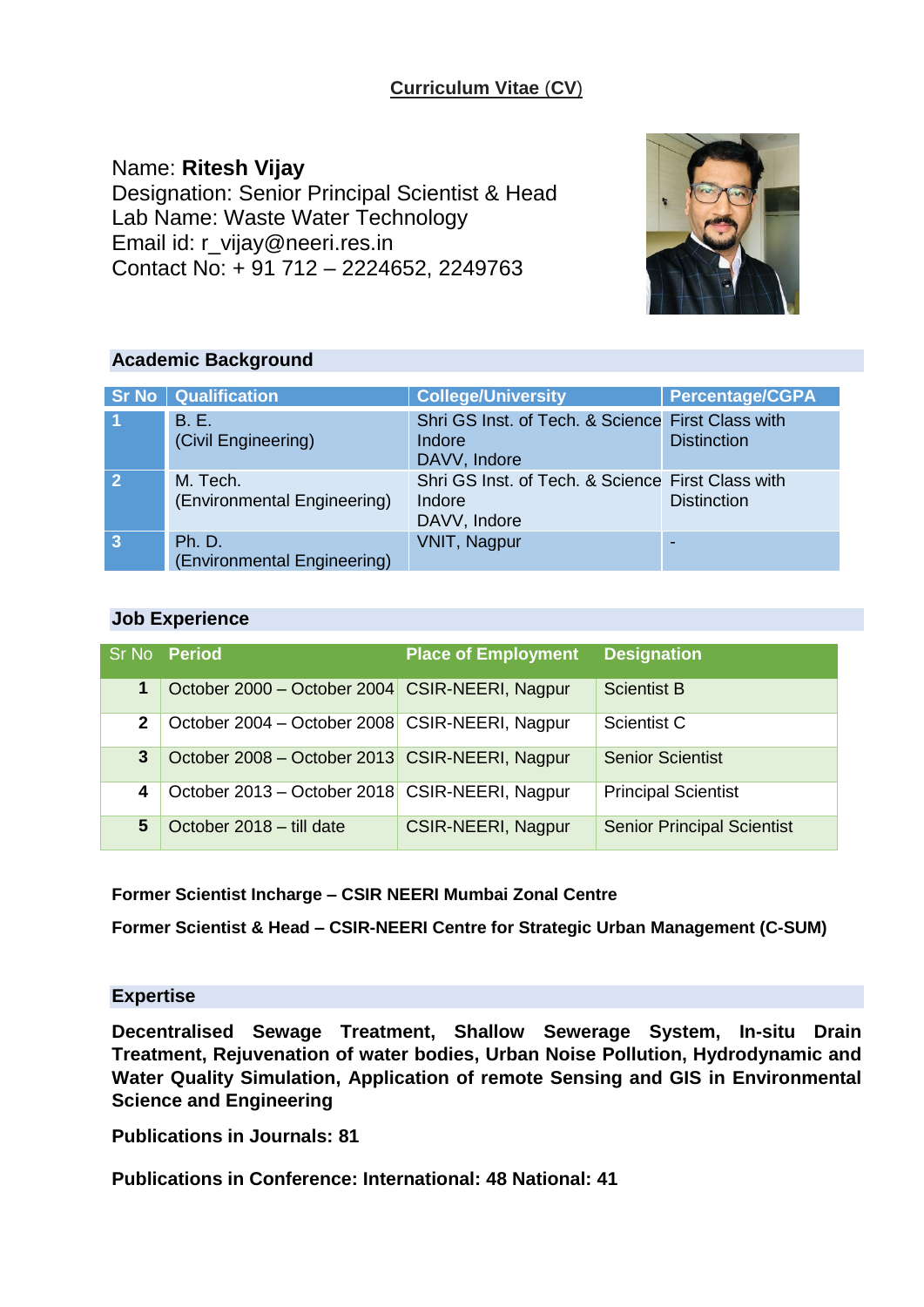**Delivered invited lecture(s) in India / abroad and/ or chaired any scientific International Conference Symposium: 50**

**Copyrights: 8** 

**Book Chapters: 9** 

**Know How Transferred: 2** 

**Awards Received: 24** 

**Ph. D. Scholars: 6 (On-going)** 

**M. Tech/MSc/MCA Guidance: 46**

**B. Tech. / B.E. Guidance: 6** 

**International Trainee: 1**

**Projects (Grant-in-aid, Consultancy, instructed by Hon'ble Supreme Court, High Court, National Green Tribunal) as Project Leader /Co-Project Leader/Team Member: 120**

**\_\_\_\_\_\_\_\_\_\_\_\_\_\_\_\_\_\_\_\_\_\_\_\_\_\_\_\_\_\_\_\_\_\_\_\_\_\_\_\_\_\_\_\_\_\_\_\_\_\_\_\_\_\_\_\_\_\_\_\_\_\_\_\_\_\_\_\_\_**

### **List Technology (Commercialized)**

- **Phytorid - Scientific Wetland with Active Biodegradation (SWAB) - Technical Know How** is ready and demonstrated, Technical Know How is commercialized in Rs. 18 Lakhs Technology transferred to M/s Ayappa Infro Projects, Hyderbad, M/s Emergy Enviro Pvt. Ltd, Mumbai, M/s Precision Water, Mumbai, M/s SS Engineering, Delhi, M/s Technogreen, Pune, M/s Alaknanda Technologies Pvt Limited, Navi Mumbai, M/s ESTPL, Nagpur
- **RENEU – Restoration of Nallah with Ecological Units (Technical Know How is ready and demonstrated) under Fast Tract Commercialization project of CSIR, New Delhi,**  Technical Know How is commercialized in Rs. 2.00 crore Technology transferred to M/s Emergy Enviro Pvt Ltd, Mumbai

### **List of Copyrights**

- **GIS based software for site selection and structure suggestion for artificial recharge of groundwater** by Ritesh Vijay and R. A. Sohony (Communicated to CSIR on 23/9/2009 and registration of copyright to Copyright Office, New Delhi, letter no: 028CR2009 dated 18/5/2010)
- **Software for Tidal Current Analysis and Visualization** by Asheesh Sharma, Ritesh Vijay and R. A. Sohony (Communicated to CSIR on 1/10/2009 and registration of copyright to Copyright Office,New Delhi, letter no: 029CR2009 dated 18/5/2010)
- **GIS based Environmental Information System** by Ritesh Vijay (Communicated to CSIR on 9/8/2010 and registration of copyright to Copyright Office, New Delhi, letter no. 023CR2010 dated 15/11/2010)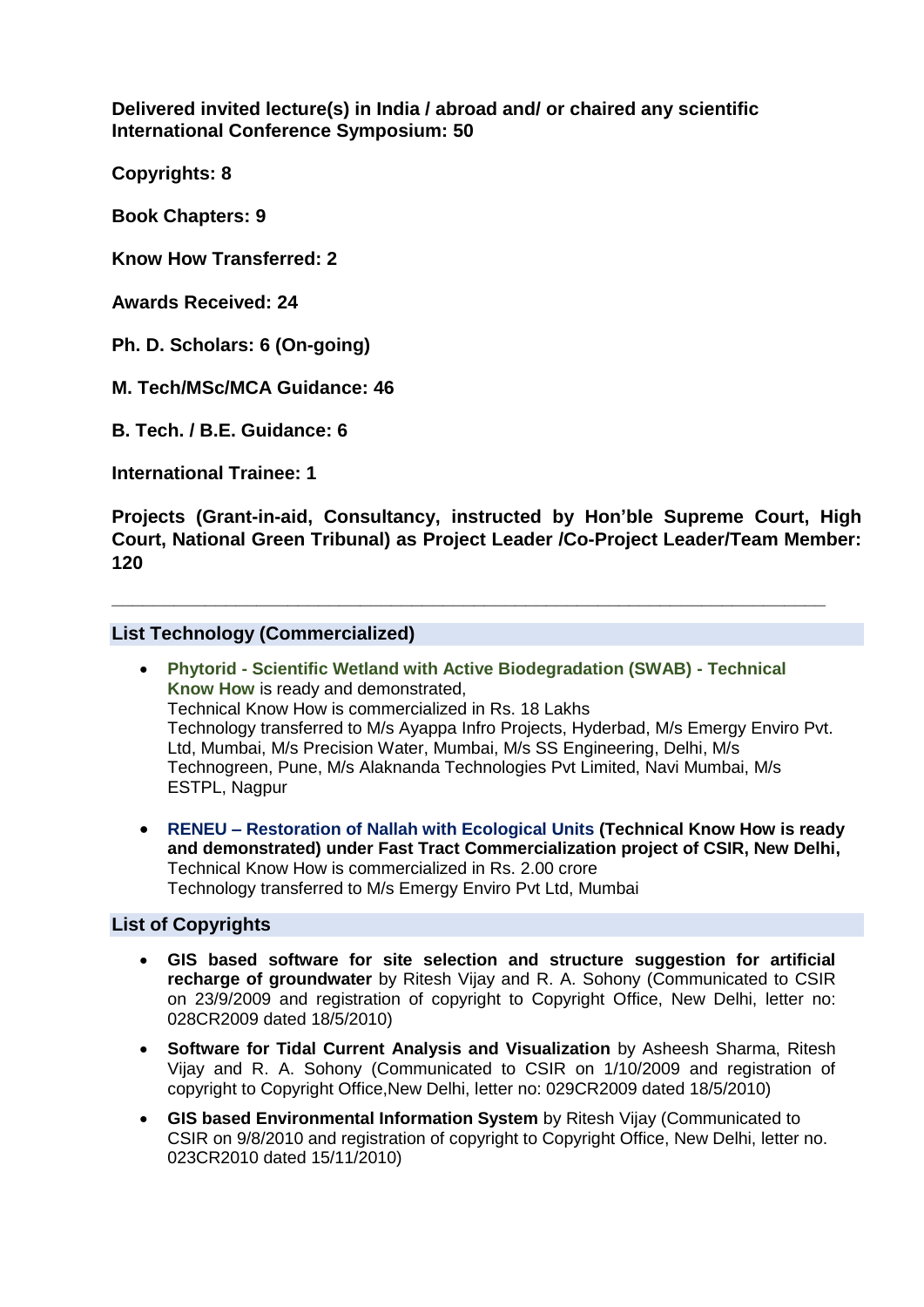- **GIS integrated Noise Simulation Software (GNSS**) by Asheesh Sharma, Ritesh Vijay and R. A. Sohony (Communicated to CSIR on 13/8/2010 and registration of copyright to Copyright Office, New Delhi, letter no. 020CR2010 dated 18/1/2011)
- **GIS based solid waste management information system for Nagpur city** by Ritesh Vijay (Communicated to CSIR on 17/01/2012 and registration of copyright to Copyright Office, New Delhi, letter no. 001CR2012 dated 28/3/2012)
- **Web based Geographical Information System for Indian Environment**-**EnviGIS** by Ritesh Vijay, Asheesh Sharma and S. R. Wate (Communicated to CSIR on 28/08/2013 and registration of copyright to Copyright Office, New Delhi, letter no.044CR2013 dated 15/1/2014)
- **Geospatial web application for zone and site selection of ground water recharge: N-GWAR** by A. Sharma, Ritesh Vijay and S. R. Wate (Communicated to CSIR on 10/2/2014)
- **NEERI GIS based Noise Simulation Software: N-GNOIS** by Ritesh Vijay, A.Sharma, T. Chakrabarti, Rajesh Gupta and S. R. Wate (Communicated to CSIR, New Delhi on February 13, 2015 and registration of copyright to Copyright Office, New Delhi letter no. 010CR2015 dated 5/5/2015.

## **Publications**

| <b>Sr</b><br><b>No</b> | Names of all the<br>authors                                                                                                      | Title of the paper                                                                                                                                    | Name of the journal, volume, year<br>and page                                                                                  |
|------------------------|----------------------------------------------------------------------------------------------------------------------------------|-------------------------------------------------------------------------------------------------------------------------------------------------------|--------------------------------------------------------------------------------------------------------------------------------|
| 1.                     | Komal Kalawapudi<br><b>Taruna Singh</b><br><b>Ritesh Vijay</b><br><b>Nitin Goyal</b><br><b>Rakesh Kumar</b>                      | Effects of COVID-19 pandemic<br>on festival celebration<br>and<br>noise pollution level                                                               | <b>Noise Mapping 2021, 8 (89-93)</b><br>https://doi.org/10.1515/noise-<br>2021-0006                                            |
| 2.                     | <b>Kumar Amrit</b><br>Arti R Soni<br>Sunayana<br>Surendra K Mishra<br><b>Ritesh Vijay</b><br><b>Rakesh Kumar</b>                 | Assessment of frequency and<br>severity<br>droughts<br>of<br>in<br>Maharashtra state of India                                                         | <b>Arabian</b><br><b>Journal</b><br><b>of</b><br>Geosciences (2020) 13: 1294<br>https://doi.org/10.1007/s12517-<br>020-06400-9 |
| 3.                     | <b>Divyesh Parde</b><br><b>Akash Patwa</b><br><b>Amol Shukla</b><br><b>Ritesh Vijay</b><br>D. J. Killedar<br><b>Rakesh Kumar</b> | of<br>Constructed<br>A<br>review<br>Wetland<br>type, treatment<br>on<br>and technology of wastewater                                                  | <b>Environmental Technology and</b><br><b>Innovation 21 (2021) 101261</b><br>https://doi.org/10.1016/j.eti.2020.1<br>01261     |
| 4.                     | Akash Patwa<br>Divyesh Parde<br><b>Ritesh Vijay</b><br>Rakesh Kumar                                                              | Solid Waste Characterization<br>and Treatment Technologies in<br>Rural Areas: An Indian and<br><b>International Review</b>                            | <b>Environmental Technology and</b><br>Innovation 20 (2020) 101066<br>https://doi.org/10.1016/j.eti.2020.1<br>01066            |
| 5.                     | <b>Satinder Kaur</b><br><b>Hemant Bherwani</b><br><b>Sunil Gulia</b><br><b>Ritesh Vijay</b><br><b>Rakesh Kumar</b>               | <b>Understanding COVID-19</b><br>transmission, health impacts<br>and mitigation: timely social<br>distancing is the key                               | <b>Environment, Development and</b><br><b>Sustainability, 2020</b><br>https://doi.org/10.1007/s10668-<br>020-00884-x           |
| 6.                     | Papiya Biswas,<br>Sirisala Mamatha,<br>Kezil Varghesea,<br>Roy Johnsona,<br>Ritesh Vijay,<br><b>Rakesh Kumar</b>                 | 3D printing of high surface<br>area ceramic honeycombs<br>substrates and comparative<br>evaluation for treatment of<br>sewage in Phytorid application | <b>Journal of Water Process</b><br><b>Engineering</b><br>37 (2020) 101503<br>https://doi.org/10.1016/j.jwpe.202<br>0.101503    |
| $\overline{7}$ .       | Chaitanya Thakre,                                                                                                                | <b>Traffic noise prediction model</b>                                                                                                                 | <b>Environmental Science and</b>                                                                                               |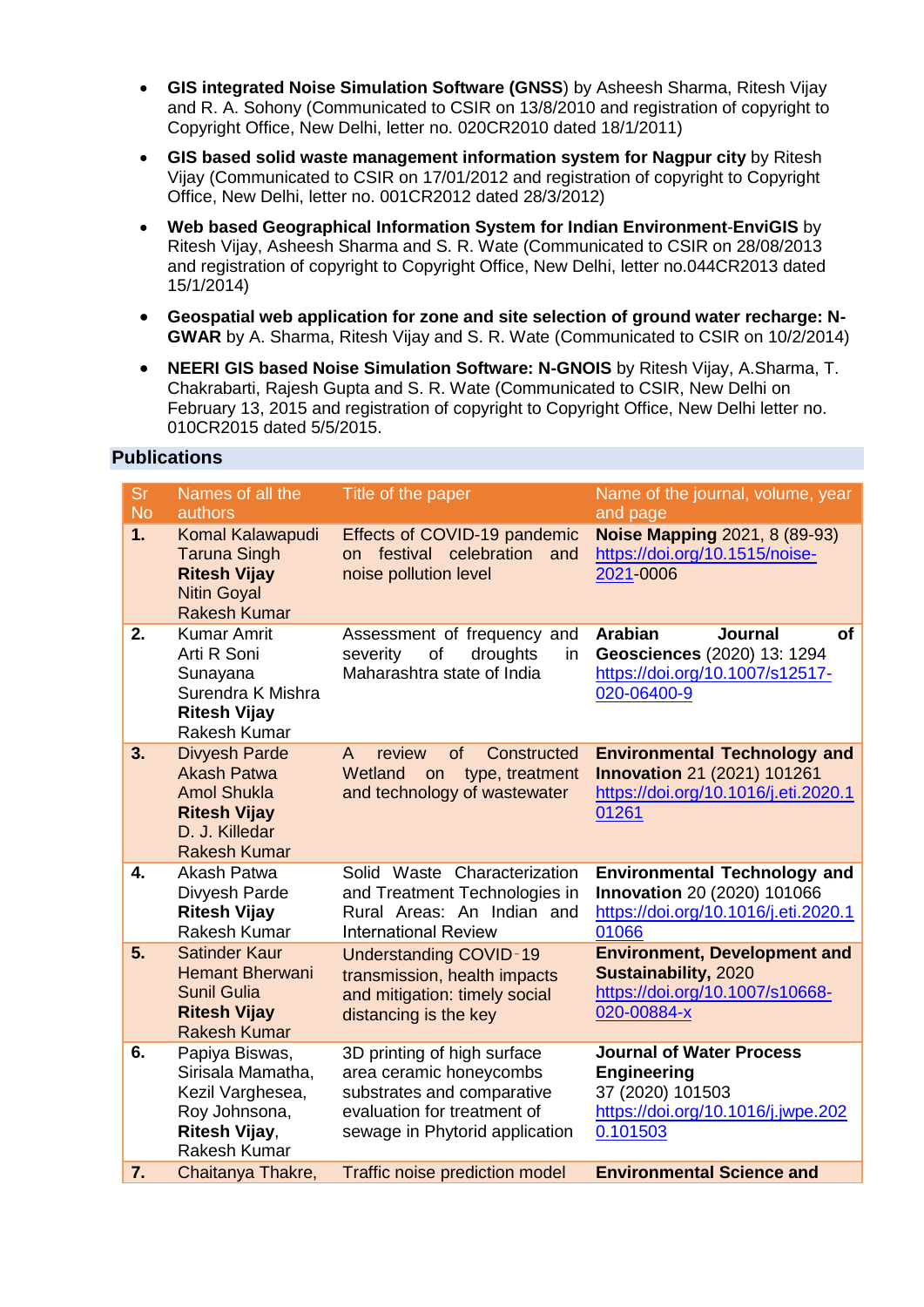| <b>Sr</b><br><b>No</b> | Names of all the<br>authors                                                                                                                                                                     | Title of the paper                                                                                                                                                       | Name of the journal, volume, year<br>and page                                                                                            |
|------------------------|-------------------------------------------------------------------------------------------------------------------------------------------------------------------------------------------------|--------------------------------------------------------------------------------------------------------------------------------------------------------------------------|------------------------------------------------------------------------------------------------------------------------------------------|
|                        | Vijaya Laxmi,<br><b>Ritesh Vijay,</b><br>D. J. Killedar,<br><b>Rakesh Kumar</b>                                                                                                                 | of an Indian Road: An<br>increased scenario of vehicles<br>and honking                                                                                                   | <b>Pollution Research (2020)</b><br>https://doi.org/10.1007/s11356-<br>020-09923-6                                                       |
| 8.                     | Saurabh Sakhre,<br>Jaydip Dey,<br>Ritesh Vijay,<br>Rakesh Kumar                                                                                                                                 | Geospatial assessment of land<br>surface temperature in<br>Nagpur, India: an impact of<br>urbanization                                                                   | <b>Environmental Earth Sciences</b><br>(2020) 79:226<br>Doi.org/10.1007/s12665-020-<br>08952-1                                           |
| 9.                     | Jaydip Dey,<br>Saurabh Sakhre,<br><b>Ritesh Vijay,</b><br>H. Bherwani<br><b>Rakesh Kumar</b>                                                                                                    | <b>Geospatial assessment of</b><br>urban sprawl and landslide<br>susceptibility around the<br>Nainital lake, Uttarakhand,<br>India.                                      | <b>Environment, Development and</b><br>Sustainability (2020). 25 April<br>2020<br>Doi:10.1007/s10668-020-00731-z                         |
| 10.                    | Vijaya Laxmi,<br>Saurabh Sakhare<br><b>Ritesh Vijay</b>                                                                                                                                         | Geospatial analysis of<br>groundwater quality in Patna<br>Urban area.                                                                                                    | <b>Journal of Indian Water Works</b><br>Association; 2020 Vol II (2):104-<br>110.                                                        |
| 11.                    | <b>Ritesh Vijay,</b><br>Jaydip Dey,<br><b>Saurabh Sakhre</b><br><b>Rakesh Kumar</b>                                                                                                             | Impact of urbanization on<br>creeks of Mumbai, India: a<br>geospatial assessment<br>approach                                                                             | <b>Journal of Coastal</b><br><b>Conservation Vol 24, (1), 2020,</b><br>1-16, 04 January 2020<br>doi.org/10.1007/s11852-019-<br>$0072-y$  |
| 12.                    | Ankit Gupta,<br>Ritesh Vijay,<br>Rakesh Kumar                                                                                                                                                   | Hydrodynamic and Advection-<br>Dispersion Simulation of Cool<br>Seawater Discharges from an<br><b>LNG Facility</b>                                                       | <b>Indian Journal of Geo-Marine</b><br>Sciences, Vol. 49 (1), January<br>2020, 7-14                                                      |
| 13.                    | R. Kumar, P. R.<br>Pujari, P Chauhan,<br>S. P. Agarwal, S.<br>K. Jain, S. Jain, L<br>Elango, P R.<br>Muduli, C<br>Padmakar, L<br>Deshpande, A<br>Kapley, Ritesh<br>Vijay, S. Dhyani, P<br>Verma | <b>Environmental Science and</b><br><b>Remote Sensing Applications</b><br>in Hydrological Studies                                                                        | <b>Proceeding of Indian National</b><br>Science Academy Vol 86, (1),<br>March 2020, 495-501<br>Doi 10.16943/ptinsa/2020/49803            |
| 14.                    | Komal Kalawapudi,<br>Taruna Singh,<br>Jaydip Dey,<br><b>Ritesh Vijay &amp;</b><br><b>Rakesh Kumar</b>                                                                                           | Noise pollution in Mumbai<br>Metropolitan Region (MMR):<br>An emerging environmental<br>threat                                                                           | <b>Environmental Monitoring and</b><br><b>Assessment Vol. 192, Article</b><br>number: 152, 2020<br>doi.org/10.1007/s10661-020-<br>8121-9 |
| 15.                    | Vijaya Laxmi,<br>Jaydip Dey,<br>Komal Kalawapudi,<br><b>Ritesh Vijay &amp;</b><br><b>Rakesh Kumar</b>                                                                                           | An innovative approach of<br>urban noise monitoring using<br>cycle in Nagpur, India                                                                                      | <b>Environmental Science and</b><br><b>Pollution Research Vol. 26,</b><br>2019, 36812-36819<br>Doi 10.1007/s11356-019-06817-0            |
| 16.                    | Tuhin Banerji,<br>Komal Kalawapudi,<br>Sudheer Salana,<br><b>Ritesh Vijay</b>                                                                                                                   | Review of processes<br>controlling Arsenic retention<br>and release in soils and<br>sediments of Bengal basin and<br>suitable iron based<br>technologies for its removal | <b>Groundwater for Sustainable</b><br>Development Vol. 8, April 2019,<br>358-367<br>doi.org/10.1016/j.gsd.2018.11.01<br>2                |
| 17.                    | Chaitanya Thakre,                                                                                                                                                                               | <b>Characterization of Honking</b>                                                                                                                                       | <b>The Journal of Acoustical</b>                                                                                                         |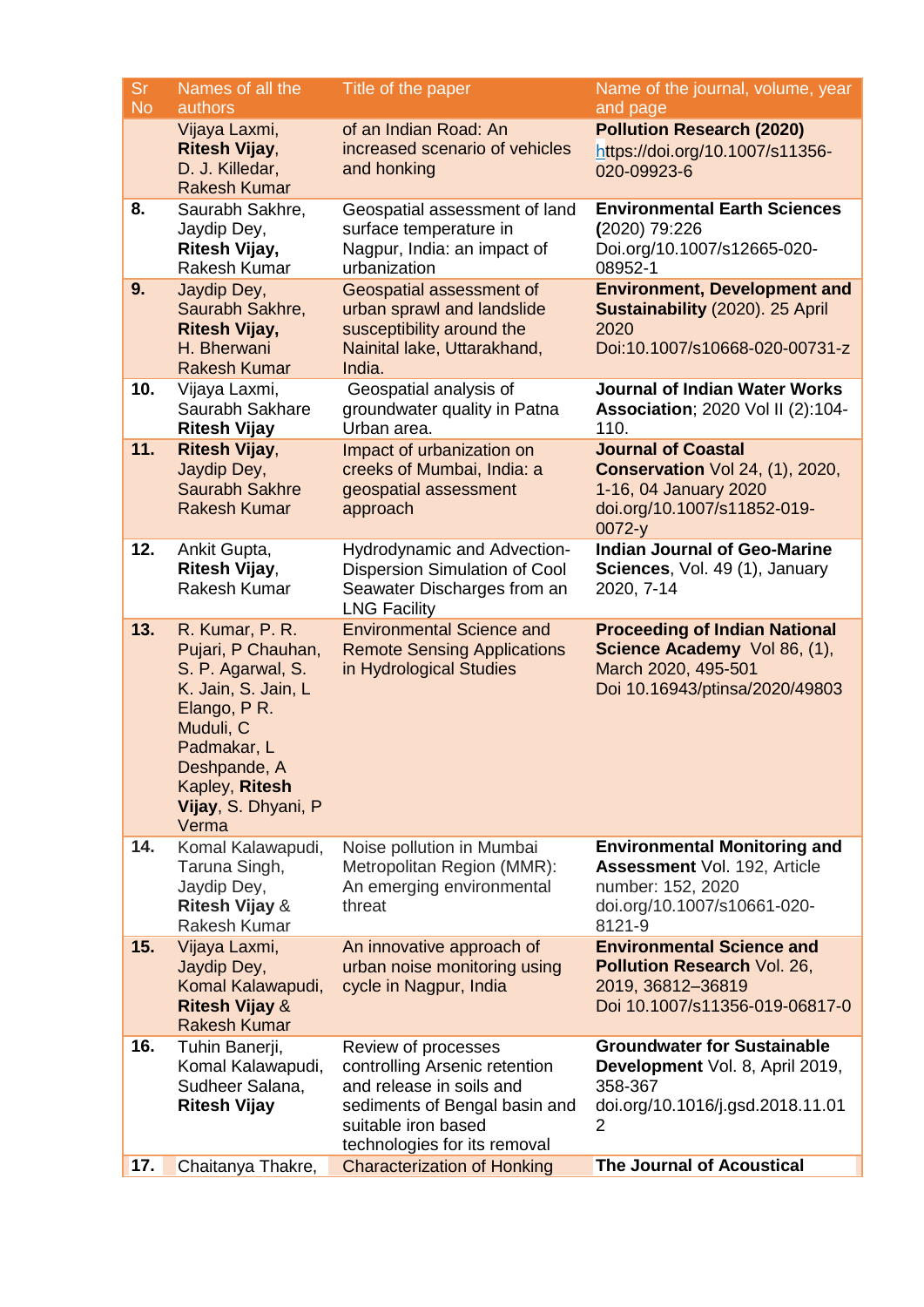| <b>Sr</b><br><b>No</b> | Names of all the<br>authors                                                                                         | Title of the paper                                                                                                                                | Name of the journal, volume, year<br>and page                                                                                                                          |
|------------------------|---------------------------------------------------------------------------------------------------------------------|---------------------------------------------------------------------------------------------------------------------------------------------------|------------------------------------------------------------------------------------------------------------------------------------------------------------------------|
|                        | Vijaya Laxmi,<br>Ritesh Vijay,<br>D. J. Killedar,<br>Rakesh Kumar                                                   | Noise in Urban Environment of<br><b>Nagpur</b>                                                                                                    | Society of India Vol 45, (4),<br>2018, 1-11                                                                                                                            |
| 18.                    | Ritesh Vijay, T.<br>Chakrabarti and<br>Rajesh Gupta                                                                 | <b>Characterization of Traffic</b><br>Noise and Honking<br>Assessment of an Indian<br><b>Urban Road</b>                                           | <b>Fluctuation and Noise Letters,</b><br>Vol. 17, No. 3 (2018) 1850031 (14<br>pages) DOI:<br>10.1142/S0219477518500311                                                 |
| 19.                    | Asheesh Sharma,<br><b>Ritesh Vijay,</b><br>G. L. Bodhe<br>L. G. Malik                                               | An adaptive neuro-fuzzy<br>interface system model for<br>traffic classification and noise<br>prediction                                           | Soft Computing Vol 22 Issue 6,<br>March 2018, 1891-1902,<br>doi.org/10.1007/ s00500-016-<br>2444-z                                                                     |
| 20.                    | Girish S. Katkar,<br>Dinesh A. Lingote,<br><b>Ritesh Vijay</b>                                                      | Interactive web-based data<br>generation software applicable<br>for river engineering                                                             | <b>International Journal of</b><br><b>Scientific Research in</b><br><b>Computer Science Applications</b><br>and Management Studies Vol. 7,<br>Issue 6 (November, 2018) |
| 21.                    | Dinesh A. Lingote,<br>Girish S. Katkar,<br>Ritesh Vijay,<br>R. B. Biniwale                                          | <b>Responsive Information</b><br>generation system for Kanhan<br>River, an effective information<br>system for river modeling                     | <b>International Journal of</b><br><b>Computer Sciences and</b><br>Engineering, Vol.6, Issue-12,<br>Dec 2018, 213-221                                                  |
| 22.                    | Jaydip Dey,<br>S. Sakhre,<br>V. Gupta,<br>Ritesh Vijay,<br>Sunil Pathak,<br>Rajesh Biniwale,<br><b>Rakesh Kumar</b> | Geospatial assessment of<br>tourism impact on land<br>environment of Dehradun,<br>Uttarakhand, India                                              | <b>Environmental Monitoring and</b><br>Assessment Vol 190, Issue 4,<br>181, April 2018, DOI<br>10.1007/s10661-018-6535-4                                               |
| 23.                    | Dilip Meshram, D<br>Catherine, N.<br>Badhe, Snehal<br>Khedkar, Ritesh<br>Vijay, Tapas<br><b>Nandy</b>               | Zooplankton diversity as<br>indicators of pollution in warm<br>monomictic Dal-Nigeen lake                                                         | <b>Sustainable Water Resources</b><br>Management,<br>December, Volume<br>4, Issue 4, 2018, 897-904<br>DOI 10.1007/s40899-017-0183-7                                    |
| 24.                    | Ritesh Vijay,<br>Vikash kumar<br>Kushwaha, Trupti<br>Mardikar, P. K.<br>Labhasetwar                                 | Impact of highway construction<br>on water bodies: a geospatial<br>assessment                                                                     | <b>Environmental Monitoring and</b><br>Assessment Vol 189 Issue 8<br>(401) July 2017 DOI<br>10.107/s10661-017-6111-3                                                   |
| 25.                    | Siddhant Dash,<br><b>Ritesh Vijay,</b><br><b>Rajesh Gupta</b>                                                       | A modeling approach for water<br>quality assessment of Pili river<br>using HEC-RAS                                                                | <b>Journal of Indian Water Works</b><br><b>Association XXXXIV(1):24-30</b><br>January 2017                                                                             |
| 26.                    | Trupti Mardikar,<br>Ritesh Vijay,<br>Indrani Gupta,<br>Rakesh Kumar                                                 | An impact of sewage pumping<br>failure on coastal water quality<br>of Mumbai, India                                                               | <b>Indian Journal of Geo-Marine</b><br>Sciences, 46(8) August<br>2017:1528-1538                                                                                        |
| 27.                    | A. S. Aremu and<br><b>Ritesh Vijay</b>                                                                              | Modeling indigenous footpath<br>and proximity cut-off values for<br>municipal<br>solid<br>waste<br>management: A case study of<br>Ilorin, Nigeria | <b>Procedia Environmental</b><br>Sciences, Vol 35, 51-56, 2016<br>(doi:<br>0.1016/j.proenv.2016.07.005)                                                                |
| 28.                    | <b>Ritesh Vijay,</b><br>S. M. Pinto,                                                                                | A multi-temporal analysis for<br>change<br>assessment<br>and                                                                                      | <b>Environment Monitoring and</b><br>Assessment 188 (9) September                                                                                                      |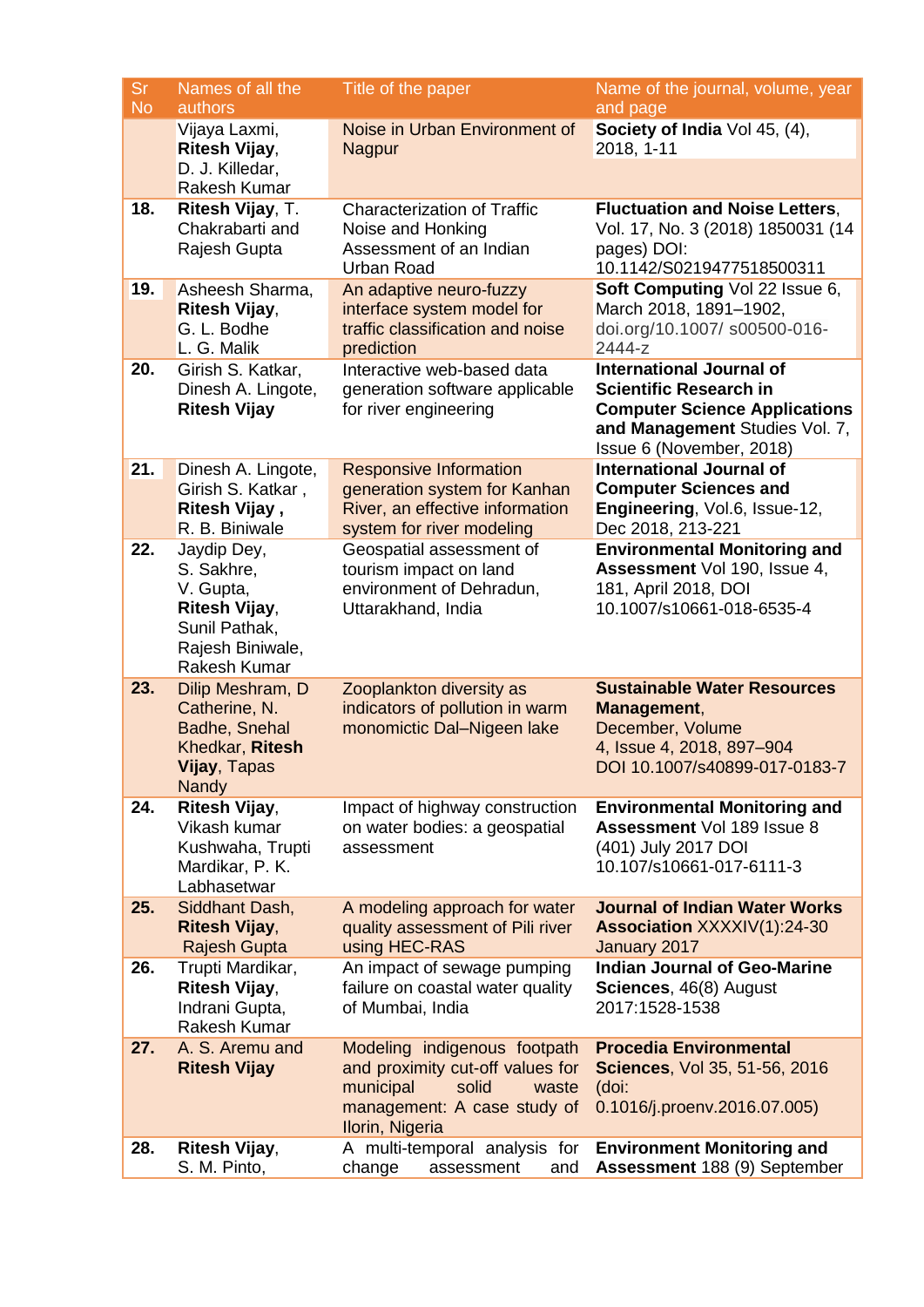| <b>Sr</b><br><b>No</b> | Names of all the<br>authors                                                                                    | Title of the paper                                                                                                                  | Name of the journal, volume, year<br>and page                                                                                         |
|------------------------|----------------------------------------------------------------------------------------------------------------|-------------------------------------------------------------------------------------------------------------------------------------|---------------------------------------------------------------------------------------------------------------------------------------|
|                        | Vikash K.<br>Kushwaha, Sukdeb<br>Pal and<br><b>Tapas Nandy</b>                                                 | estimation of algal bloom in<br>Sambhar<br>Lake,<br>Rajasthan,<br>India                                                             | 2016 Article No. 510 (Online DOI<br>10.1007/s10661-016-5509-7)                                                                        |
| 29.                    | <b>Ritesh Vijay</b><br><b>Trupti Mardikar</b><br><b>Rakesh Kumar</b>                                           | Impact of sewage discharges<br>coastal<br>water<br>quality<br>on<br>Mumbai, India: present and<br>future scenarios                  | <b>Environmental Monitoring and</b><br><b>Assessment 188 (7) July 2016</b><br>Article No. 420, (10.1007/s10661-<br>016-5418-9 online) |
| 30.                    | <b>Ritesh Vijay</b><br>P. K. Mohapatra                                                                         | Hydrodynamic assessment of<br>coastal<br>aquifer<br>against<br>intrusion<br>for<br>saltwater<br>city<br>water supply of Puri, India | <b>Environmental Earth Sciences</b><br>75(7) Article No. 588, 2016 (DOI:<br>10.1007/s12665-016-5357-3).                               |
| 31.                    | Shivani Shirke,<br>S. M. Pinto,<br>Vikash K.<br>Kushwaha, Trupti<br><b>Mardikar</b><br><b>Ritesh Vijay</b>     | Object-based image analysis<br>impact of<br>for the<br>sewage<br>pollution<br>Malad<br>in<br>creek,<br>Mumbai, India                | <b>Environmental Monitoring and</b><br>Assessment, 188(2) Article no.<br>95, 2016 (DOI: 10.1007/s10661-<br>$015 - 4981 - 9$           |
| 32.                    | Ritesh Vijay,<br>V. K Kushwah,<br>A. S. Chaudhary,<br>Kasturi Naik, I.<br>Gupta, Rakesh<br>Kumar<br>S. R. Wate | Assessment of tourism impact<br>on land use land cover and<br>natural slope in Manali, India:<br>a geospatial analysis              | <b>Environmental Earth Sciences,</b><br>75(20) 2016 (DOI<br>10.1007/s12665-015-4858-9)                                                |
| 33.                    | <b>Ritesh Vijay,</b><br>Vikash K.<br>Kushwaha, Neha<br>Pandey, Tapas<br>Nandy, S. R. Wate                      | Extent of sewage pollution in<br>coastal environment of<br>Mumbai, India: an object<br>based image analysis                         | <b>Water and Environment Journal</b><br>Vol. 29, Issue 3, 365-374, 2015<br>(doi: 10.1111/wej.12115).                                  |
| 34.                    | Ritesh Vijay,<br>A. Sharma,<br>T. Chakrabarti and<br>Rajesh Gupta                                              | Assessment of honking impact<br>on traffic noise in<br>heterogeneous traffic<br>environment of Nagpur, India                        | <b>Journal of Environmental</b><br><b>Health Science and</b><br>Engineering, 13:10, 2015<br>(doi:10.1186/s40201-015-0164-<br>4).      |
| 35.                    | <b>Ritesh Vijay,</b><br>A. Sharma,<br>Manoj Kumar<br>V. Shende,<br>T. Chakrabarti<br><b>Rajesh Gupta</b>       | GIS based noise simulation<br>software:<br>$N -$<br>open source<br><b>GNOIS</b>                                                     | <b>Fluctuation and Noise Letters,</b><br>Vol. 14, No. 1, 1550005 (12<br>pages) 2015. (DOI:<br>10.1142/S0219477515500054).             |
| 36.                    | Gajanan K.<br>Khadse, Ritesh<br>Vijay<br>P. K. Labhasetwar                                                     | Prioritization<br>catchments<br>of<br>based on soil erosion using<br>remote sensing and GIS                                         | <b>Environmental Monitoring and</b><br><b>Assessment, 187(6):333,</b><br>06/2015<br>(doi: 10.1007/s10661-015-4545-z)                  |
| 37.                    | <b>Ritesh Vijay,</b><br>S. S. Ramya and<br>P. K. Mohapatra                                                     | <b>GIS</b><br><b>DRASTIC</b><br>based<br>for<br>groundwater<br>approach<br>vulnerability in Puri city, India                        | <b>Journal of Environmental</b><br><b>Science and Engineering (in</b><br>press).                                                      |
| 38.                    | Ritesh Vijay,<br>Puja Khobragade,<br>S. S. Dhage,<br>Ankit Gupta and<br>S. R. Wate                             | Tidal and seasonal variations<br>in water quality of Thane<br>creek, Mumbai, India: a<br>statistical analysis                       | <b>Indian Journal of Geo-Marine</b><br>Sciences, Vol. 44, No. 6, June<br>2015: 808-817.                                               |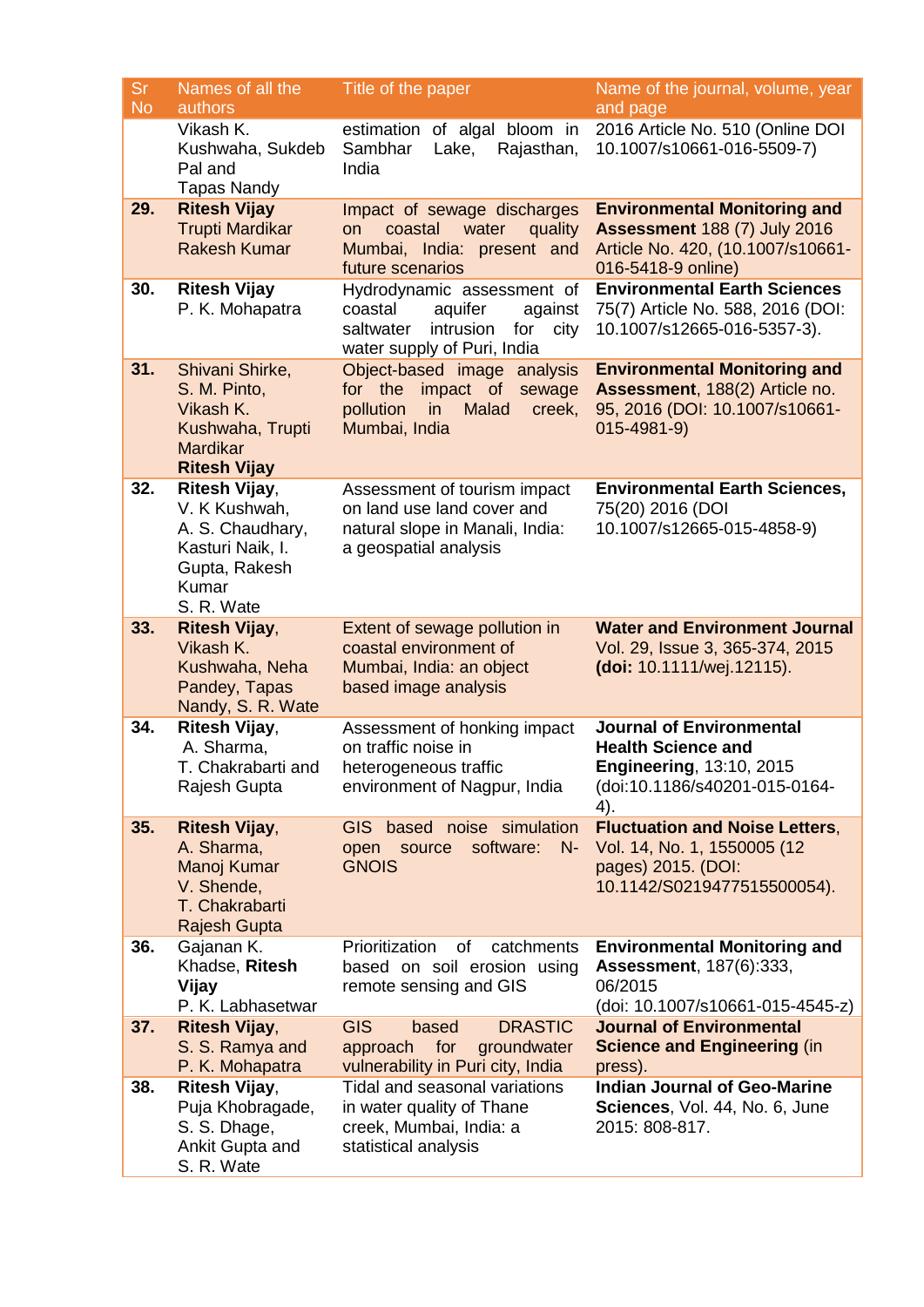| <b>Sr</b><br><b>No</b> | Names of all the<br>authors                                                                                        | Title of the paper                                                                                                          | Name of the journal, volume, year<br>and page                                                                                                                                                                    |
|------------------------|--------------------------------------------------------------------------------------------------------------------|-----------------------------------------------------------------------------------------------------------------------------|------------------------------------------------------------------------------------------------------------------------------------------------------------------------------------------------------------------|
| 39.                    | <b>Ritesh Vijay,</b><br>Chandan Kori,<br>Manoj Kumar,<br>T. Chakrabarti<br><b>Rajesh Gupta</b>                     | Assessment of traffic noise on<br>highway passing from urban<br>agglomeration                                               | <b>Fluctuation and Noise Letters,</b><br>Vol.13, No.4, 1450031 (12 pages)<br>2014<br>(DOI:10.1142/S02194775145003<br>$1X$ ).                                                                                     |
| 40.                    | Ritesh Vijay,<br>Puja Khobragade,<br>R. A. Sohony,<br>Rakesh Kumar and<br>S. R. Wate                               | Hydrodynamics and water<br>quality simulation of Thane<br>creek, Mumbai: an impact of<br>sewage discharge                   | <b>Indian Journal of Geo-marine</b><br><b>Sciences, Vol. 43, No. 10,</b><br>October 2014 (8 pages)                                                                                                               |
| 41.                    | Ankit Gupta,<br><b>Ritesh Vijay,</b><br>Vikash k<br>Kushwaha,<br>S. R. Wate                                        | Identification of inlet and outlet<br>locations for cool<br>seawater<br>discharges<br>from<br><b>LNG</b><br>an<br>facility, | <b>International Journal of</b><br>Environmental Research, Vol. 8,<br>No. 4, 953-960, Autumn 2014 Doi<br>10.22059/IJER.2014.787                                                                                  |
| 42.                    | A. S. Aremu<br><b>Ritesh Vijay</b><br>Murtadha<br>Adekilekun Tijani                                                | Optimization<br>of<br>solid<br>waste<br>collection<br>using<br>routes<br><b>Premium Solver Platform</b>                     | <b>International Journal of</b><br><b>Environment and Waste</b><br>Management 14(3):222-231<br>August 2014<br>DOI 10.1504/IJEWM.<br>2014.064581                                                                  |
| 43.                    | Tapas Nandy,<br>Malay Goel,<br><b>Ankit Gupta and</b><br><b>Ritesh Vijay,</b>                                      | Flow visualization of pollutant<br>mixing in freshwater body near<br>the density maximum                                    | <b>Hydrology: Current Research,</b><br>proceedings of 3 <sup>rd</sup> International<br>Conference on Hydrology &<br>Meteorology, Vol. 5, Issue 4, 86,<br>September 2014 dx.doi.org/<br>10.4172/2157-7587.S1.013) |
| 44.                    | Ritesh Vijay,<br>S S Ramya<br>P. R. Pujari and<br>P. K. Mohapatra                                                  | Spatial<br>temporal<br>and<br>groundwater<br>assessment of<br>quality in Puri city, India: a<br>statistical analysis        | Asian Journal of Water,<br>Environment and Pollution, Vol<br>10, No. 2, 51-58, 2013                                                                                                                              |
| 45.                    | <b>Asheesh Sharma</b><br><b>Ritesh Vijay</b><br>G. L. Bothe<br>L. G. Malik                                         | Adoptive<br>Neuro-Fuzzy<br>Inference System for Traffic<br><b>Noise Prediction</b>                                          | <b>International Journal of</b><br><b>Computer Applications</b><br>98(13):14-19 July 2014<br>DOI 10.5120/17243-7579                                                                                              |
| 46.                    | <b>Ritesh Vijay,</b><br>Rishabh Popat,<br>M. Pisode, A.<br>Sharma, M. Kumar,<br>T. Chakrabarti and<br>Rajesh Gupta | Evaluation and<br>analysis<br>of<br>levels<br>noise<br>at<br>traffic<br>intersections of Nagpur city,<br>India              | <b>Journal of Environmental</b><br>Science and Engineering, Vol.<br>55, No.2, April 2013, 197-206.                                                                                                               |
| 47.                    | <b>Ritesh Vijay,</b><br>Puja Khobragade,<br>S.R. Kamble,<br>R. A. Sohony<br><b>Rakesh Kumar</b>                    | Geospatial<br>of<br>assessment<br>water quality in creeks and<br>coast of Mumbai India                                      | <b>International Journal of</b><br><b>Scientific &amp; Engineering</b><br>Research, Vol. 4, Issue 12, 61-<br>67, December-2013.                                                                                  |
| 48.                    | Asheesh Sharma<br><b>Ritesh Vijay</b><br>R. A. Sohony                                                              | Development of GIS based<br>Simulation<br><b>Noise</b><br>Software<br>(DGNSS)                                               | <b>International Journal of</b><br><b>Scientific and Engineering</b><br>Research 4(12): 2013, 177-182                                                                                                            |
| 49.                    | <b>Ritesh Vijay,</b><br>Preeti Jain,<br>Nitu Sharma, J. K.<br>Bhattacharya, A. N.                                  | <b>GIS</b><br>based<br>solid<br>waste<br>information<br>management<br>system for Nagpur city, India                         | <b>Journal of Environmental</b><br><b>Science and Engineering, Vol.</b><br>55, No. 1, January 2013, 114-<br>119.                                                                                                 |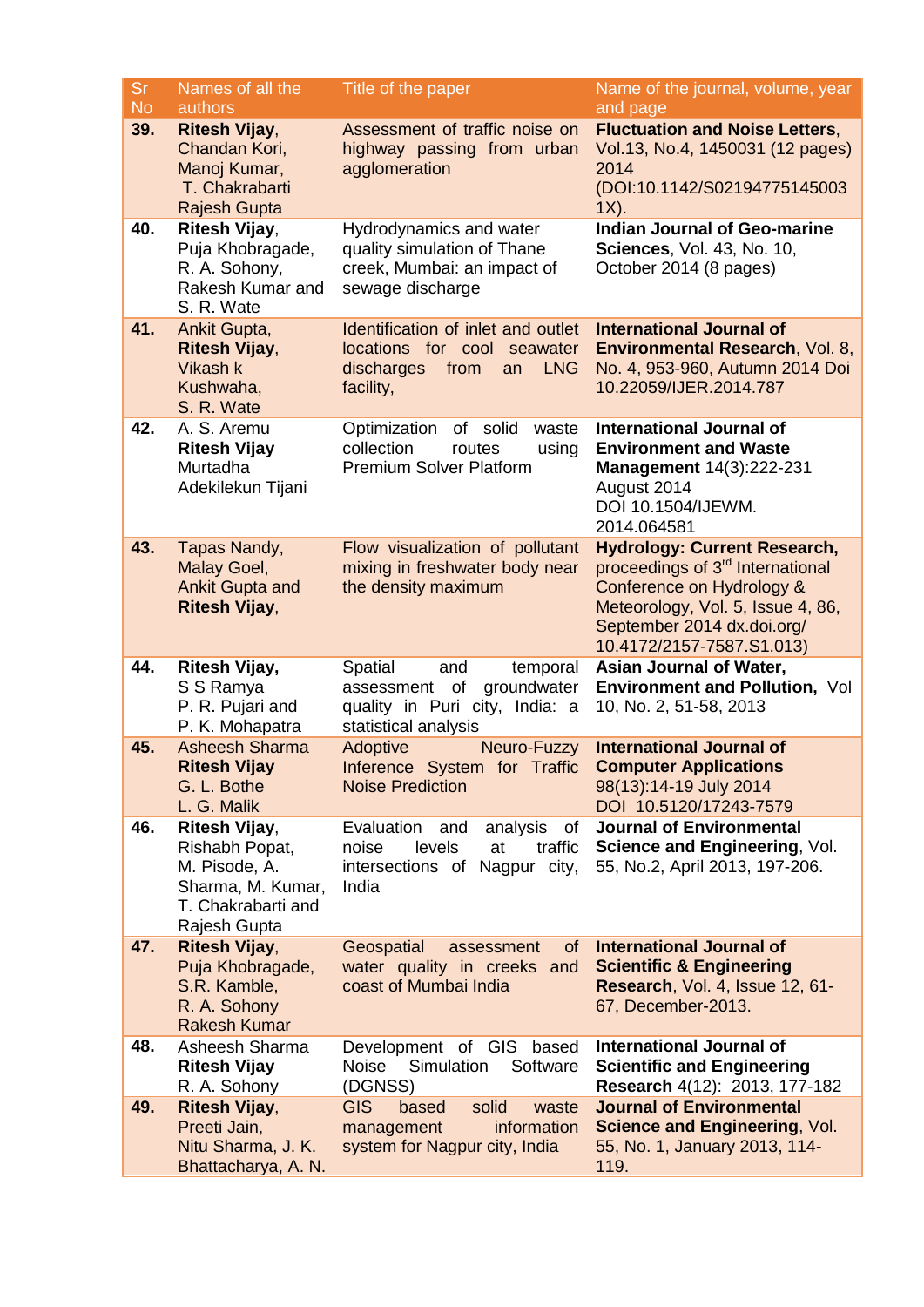| <b>Sr</b><br><b>No</b> | Names of all the<br>authors                                                            | Title of the paper                                                                                                                                                           | Name of the journal, volume, year<br>and page                                                                                                     |
|------------------------|----------------------------------------------------------------------------------------|------------------------------------------------------------------------------------------------------------------------------------------------------------------------------|---------------------------------------------------------------------------------------------------------------------------------------------------|
|                        | Vaidya and R. A.<br>Sohony                                                             |                                                                                                                                                                              |                                                                                                                                                   |
| 50.                    | A.S. Aremu,<br><b>Ritesh Vijay</b><br>O.O. Adeleke,                                    | Trip<br>Time<br>Comparison<br>of<br>Exchange<br>Conventional<br>and<br>Mode<br>Solid<br>Container<br>for<br><b>Waste Bins Collection: A Case</b><br>Study of Ilorin, Nigeria | <b>Journal of Environmental</b><br>Science and Engineering, Vol.<br>55, No. 1, January 2013, 1-8.                                                 |
| 51.                    | Asheesh Sharma,<br><b>Ritesh Vijay</b><br>R. A. Sohony                                 | Development of tidal current<br>analysis and visualization<br>software                                                                                                       | <b>Indian Journal of Geo Marine</b><br>Sciences, Vol. 41, No. 3, June<br>2012, 198-202.<br>http://nopr.niscair.res.in/handle/12<br>3456789/14164  |
| 52.                    | K. Narendra<br>Varma, Ritesh<br>Vijay<br>R. A. Sohony                                  | Geostatistical assessment<br>of<br>nitrate in groundwater of Puri<br>city, India                                                                                             | <b>Journal of Environmental</b><br>Science and Engineering, Vol<br>54, No. 2, April 2012, 227-233.                                                |
| 53.                    | <b>Ritesh Vijay,</b><br>S. Kamble, S. S.<br>Dhage, R. A.<br>Sohony, S. R.<br>Wate      | <b>Statistical</b><br>of<br>assessment<br>seafront<br>and<br>beach<br>water<br>quality of Mumbai, India                                                                      | <b>Water Science and Technology,</b><br>Vol. 64, No. 5, 1186 - 1193, 2011<br>(doi: 10.2166/wst.2011.667).                                         |
| 54.                    | P. K. Mohapatra,<br>Ritesh Vijay,<br>P. R. Pujari,<br>S. K. Sundaray,<br>B. P. Mohanty | Determination<br>of<br>processes<br>affecting groundwater quality<br>in the coastal aquifer beneath<br>Puri City, India: a multivariate<br>statistical approach              | <b>Water Science and Technology,</b><br>Vol. 64, No. 4, 809 - 817,<br>2011,(doi:<br>10.2166/wst.2011.605).                                        |
| 55.                    | Ritesh Vijay, S. S.<br>Ramya, P. R.<br>Pujari, and P. K.<br>Mohapatra,                 | Spatio-temporal assessment of<br>groundwater level and quality<br>in urban coastal city Puri, India                                                                          | <b>Water Science and Technology:</b><br>Water Supply, Vol 11. No. (2),<br>194-201,<br>2011<br>(DOI:<br>10.2166/ws.2011.021)                       |
| 56.                    | Swapnil R Kamble<br><b>Ritesh Vijay</b>                                                | Assessment of water quality<br>cluster<br>using<br>analysis<br>in<br>of Mumbai,<br>coastal<br>region<br>India                                                                | <b>Environmental Monitoring and</b><br><b>Assessment, Vol. 178, No. 1-4,</b><br>2011, 321-332, July 2011 (DOI<br>10.1007/s10661-010-1692-0)       |
| 57.                    | <b>Ritesh Vijay,</b><br>Puja Khobragade<br>P. K. Mohapatra                             | Assessment of groundwater<br>quality in Puri city, India: An<br>anthropogenic<br>impact<br>of<br>activities                                                                  | <b>Environmental Monitoring and</b><br><b>Assessment, Vol. 177, No. 1-4,</b><br>2011, 409-418 (DOI<br>10.1007/s10661-10-1643-9).                  |
| 58.                    | R. R. Joshi, M.<br>Warthe, S. harad<br>Dwivedi, Ritesh<br>Vijay<br>T. Chakrabarti      | Monitoring<br>land<br>changes<br>in<br>use land cover of<br>Yamuna<br>riverbed in<br>Delhi:<br>multi-<br>a<br>temporal analysis                                              | <b>International Journal of Remote</b><br><b>Sensing, Vol. 32, Issue 24, 9547-</b><br>9558, December 2011, (DOI:<br>10.1080/01431161.2011.565377) |
| 59.                    | <b>Ritesh Vijay,</b><br>Abhinav Sharma,<br>S. S. Ramya and<br>Apurba Gupta             | Fluctuation of groundwater in<br>an urban coastal city of India:<br>a GIS based approach                                                                                     | <b>Hydrological Processes, Vol.</b><br>25, 2011, 1479-1485 (DOI:<br>10.1002/hyp.7914).                                                            |
| 60.                    | Ritesh Vijay,<br>Dipak Ranjan<br>Samal and<br>Prasantha Kumar                          | GIS based identification and<br>assessment of groundwater<br>quality potential zones in Puri<br>city, India                                                                  | <b>Journal of Water Resource and</b><br>Protection, Vol. 3, No. 6, 340-<br>347, June 2011, (DOI<br>10.4236/jwarp.2011.36054)                      |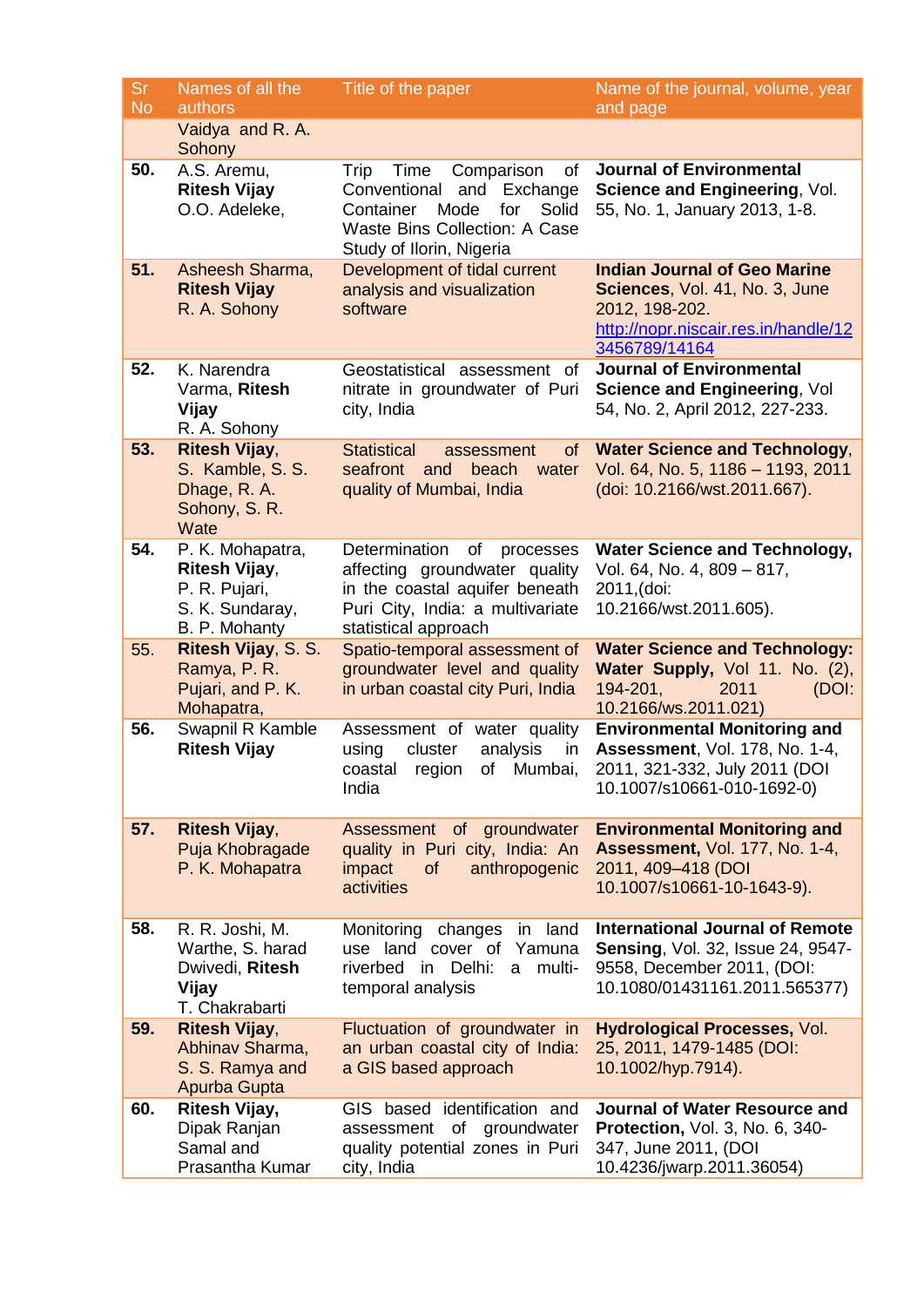| <b>Sr</b> | Names of all the                                                                   | Title of the paper                                                                                                                                          | Name of the journal, volume, year                                                                                                  |
|-----------|------------------------------------------------------------------------------------|-------------------------------------------------------------------------------------------------------------------------------------------------------------|------------------------------------------------------------------------------------------------------------------------------------|
| <b>No</b> | authors<br>Mohopatra                                                               |                                                                                                                                                             | and page                                                                                                                           |
| 61.       | Ritesh Vijay, T.<br>Bhattacharyya, R.<br>Sharma, S. S.<br>Dhage, R. A.<br>Sohony   | <b>GIS</b><br>based<br>quality<br>water<br><b>Malad</b><br>indexing<br>of<br>creek,<br>Mumbai: an impact of sewage<br>discharge                             | <b>Journal of Environmental</b><br>Science and Engineering, Vol.<br>53, No. 2, April 2011, 143-150.                                |
| 62.       | Veena K. Saradar<br><b>Ritesh Vijay</b><br>R. A. Sohony                            | Water quality assessment of<br>Malad Creek, Mumbai, India:<br>an impact of sewage and tidal<br>water                                                        | <b>Water Science and Technology,</b><br>Vol 62, No. 9, 2010, 2037-2043<br>(DOI: 10.2166/wst.2010.528).                             |
| 63.       | Deepty R.<br>Satapathy, Ritesh<br>Vijay, S. R.<br>Kamble, R. A.<br>Sohony          | Remote sensing of turbidity<br>and phosphate in creeks and<br>coast of Mumbai: An effect of<br>organic matter                                               | <b>Transactions in GIS, Vol 14,</b><br>Issue 6, 2010, 811-832 (DOI:<br>10.1111/j.1467-<br>9671.2010.01234.x)                       |
| 64.       | Ritesh Vijay,<br>Puja Khobragade<br>R. A. Sohony                                   | quality<br>simulation<br>Water<br>0f<br>sewage impacts in west coast<br>of Mumbai, India                                                                    | <b>Water Science and Technology,</b><br>Vol. 62, No. 2, 2010, 279-287<br>(DOI:10.2166/wst.2010.237).                               |
| 65.       | Ritesh Vijay, V. K.<br>Sardar, S. S.<br>Dhage, P. S.<br>Kelkar, A. Gupta           | Hydrodynamic assessment of<br>sewage<br>impact<br>water<br>on<br>quality<br>of<br>Malad<br>Creek,<br>Mumbai, India                                          | <b>Environmental Monitoring and</b><br><b>Assessment, Vol. 165, No. 1-3,</b><br>2010, 559-571. (DOI<br>10.1007/s10661-009-0967-9). |
| 66.       | Asheesh Sharma,<br>Ritesh Vijay,<br>Veena Sardar,<br>Rajiv Sohony,<br>Apurba Gupta | <b>Noise</b><br>Development<br>of<br>simulation model for stationary<br>and mobile sources: a GIS<br>based approach                                         | <b>Environmental Modeling and</b><br>Assessment, Vol. 15, Issue 3,<br>2010, 189-197 (DOI<br>10.1007/s10666-009-9197-3).            |
| 67.       | Ritesh Vijay, D R<br>Satapathy, B.<br>Nimje, S. Nema, S.<br>Dhurve A. Gupta        | Development of GIS based<br>Environmental<br>Information<br>System: an Indian Scenario                                                                      | <b>International Journal of Digital</b><br>Earth, Vol. 2, No. 4, 2009, 382-<br>392 (DOI:<br>10.1080/17538940902964461).            |
| 68.       | <b>Ritesh Vijay</b><br>R. A. Sohony                                                | GIS based Site and Structure<br>Selection<br>Model<br>for<br>Groundwater<br>Recharge:<br>Hydrogeomorphic Approach                                           | <b>Journal of Environmental</b><br>Science and Engineering, Vol.<br>A 51, No. 4, October 2009, 311-<br>314.                        |
| 69.       | <b>Ritesh Vijay,</b><br>Aabha Sargaonkar<br>Apurba Gupta                           | A Hydrodynamic approach to<br>address<br>Yamuna<br>riverbed<br>development in Delhi                                                                         | <b>Canadian Journal of Civil</b><br>Engineering, Vol 36, No. 7,<br>2009, 1155-1163 (DOI:<br>10.1139/L09-059)                       |
| 70.       | <b>Ritesh Vijay and</b><br>Apurba Gupta,                                           | GIS for Municipal Solid Waste<br>Management                                                                                                                 | <b>Journal of Indian Association</b><br>for Environment Management,<br>35, No. 1, February 2008, 20-22.                            |
| 71.       | <b>Ritesh Vijay,</b><br>Ajay Gautam, Ajay<br>Kalamdhad, A.<br>Gupta S. Devotta     | GIS-based locational analysis<br>of collection bins in municipal<br>management<br>solid<br>waste<br>systems                                                 | <b>Journal of Environmental</b><br><b>Engineering and Science, Vol.</b><br>7, No. 1, January 2008, 39-43.                          |
| 72.       | <b>Ritesh Vijay,</b><br>Nikhil<br>Η.<br>Panchbhai Apurba<br>Gupta                  | Spatio-temporal<br>analysis<br>of<br>groundwater<br>recharge<br>and<br>mound<br>dynamics<br>in.<br>an<br>unconfined aquifer:<br>GIS-<br>a<br>based approach | Hydrological Processes, Vol.<br>21, issue 20, September 2007,<br>2760-2764.<br>doi.org/10.1002/hyp.6487                            |